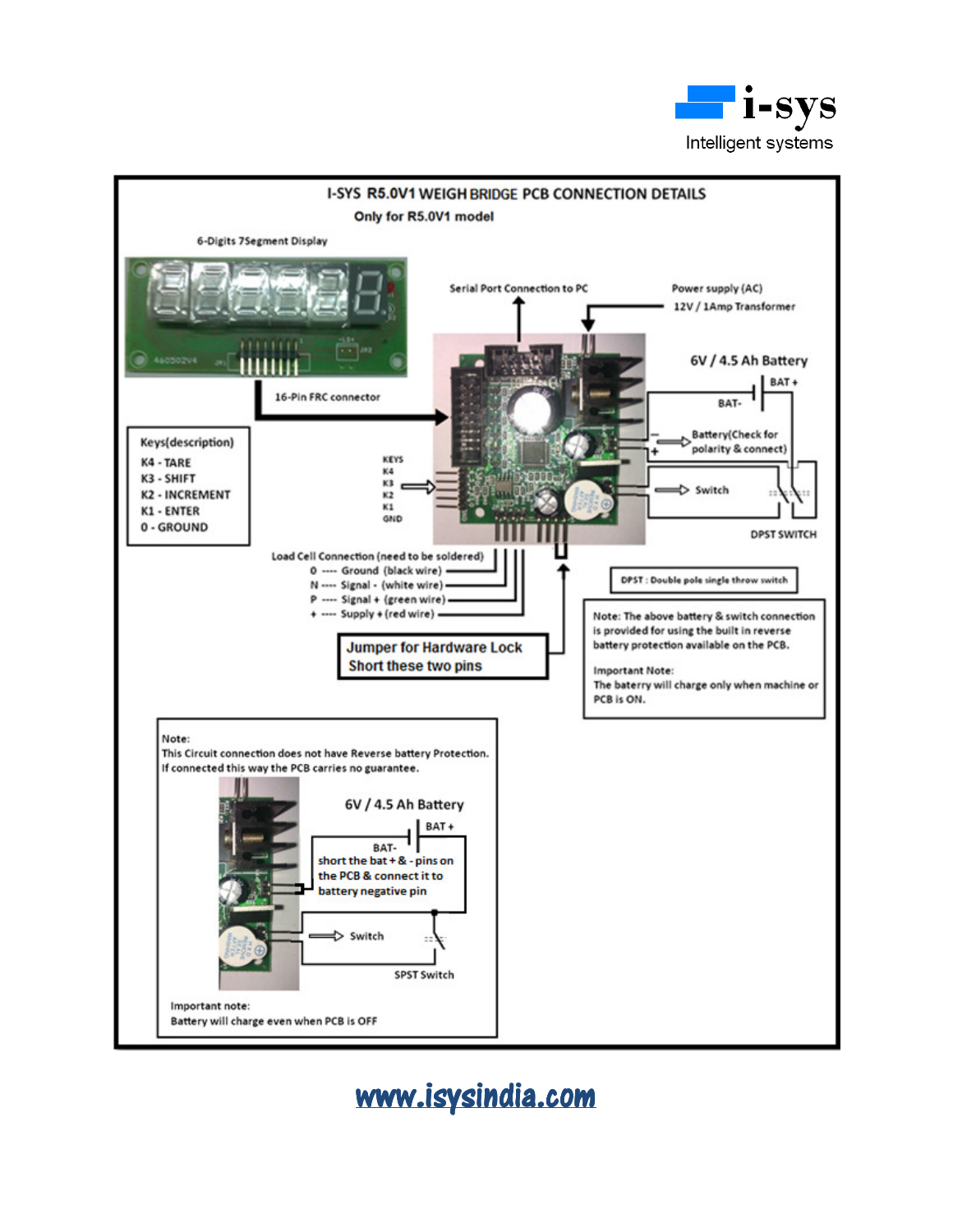## Weigh Bridge PCB Configuration & Calibration Manual

To configure the machine, connect the power supply. Short the jumper pins as shown in the above circuit provided for hardware lock. Now press **TARE key**(**K4**) and with the TARE key(K4) pressed power on the Machine (switch connected to the weighing PCB).

It shows



 Now use the **INCREMENT key**(**K2**) & **SHIFT key**(**K3**) to enter the Password given to you & then press the **ENTER key**(**K1**). If your Password is wrong it will display "Sorry".

If you have entered the right Password it shows



 $\overline{P|A|R|A|}$  Now press ENTER key(K1) to go to parameters (PARA) settings

Or press Increment (INC) key(K2) to change to (CAL)

calibration settings.

To configure PARA press enter key when it displays "PARA". It'll display "CAP" as shown below for a brief period…

 $C | A | P$ 

This means capacity.

| - |  |  |  |
|---|--|--|--|
|---|--|--|--|

Enter the maximum capacity.

To set maximum Capacity use INC key(K2) and SHIFT key(K3).

Ex: for 30kgs

 $L | 0 | 0 | 0 | 3 | 0.$ 

Enter the maximum Load & then Press ENTER key(K1).

The next option is PSEL (Parameter / Function selection)

|--|--|--|--|

In this there are two modes.

PSEL 0— for Normal weighing ; PSEL 1— for Tank Weighing mode. In tank weighing mode, upon power-on the machine will not zero & will display the exact weight on the weigh bridge.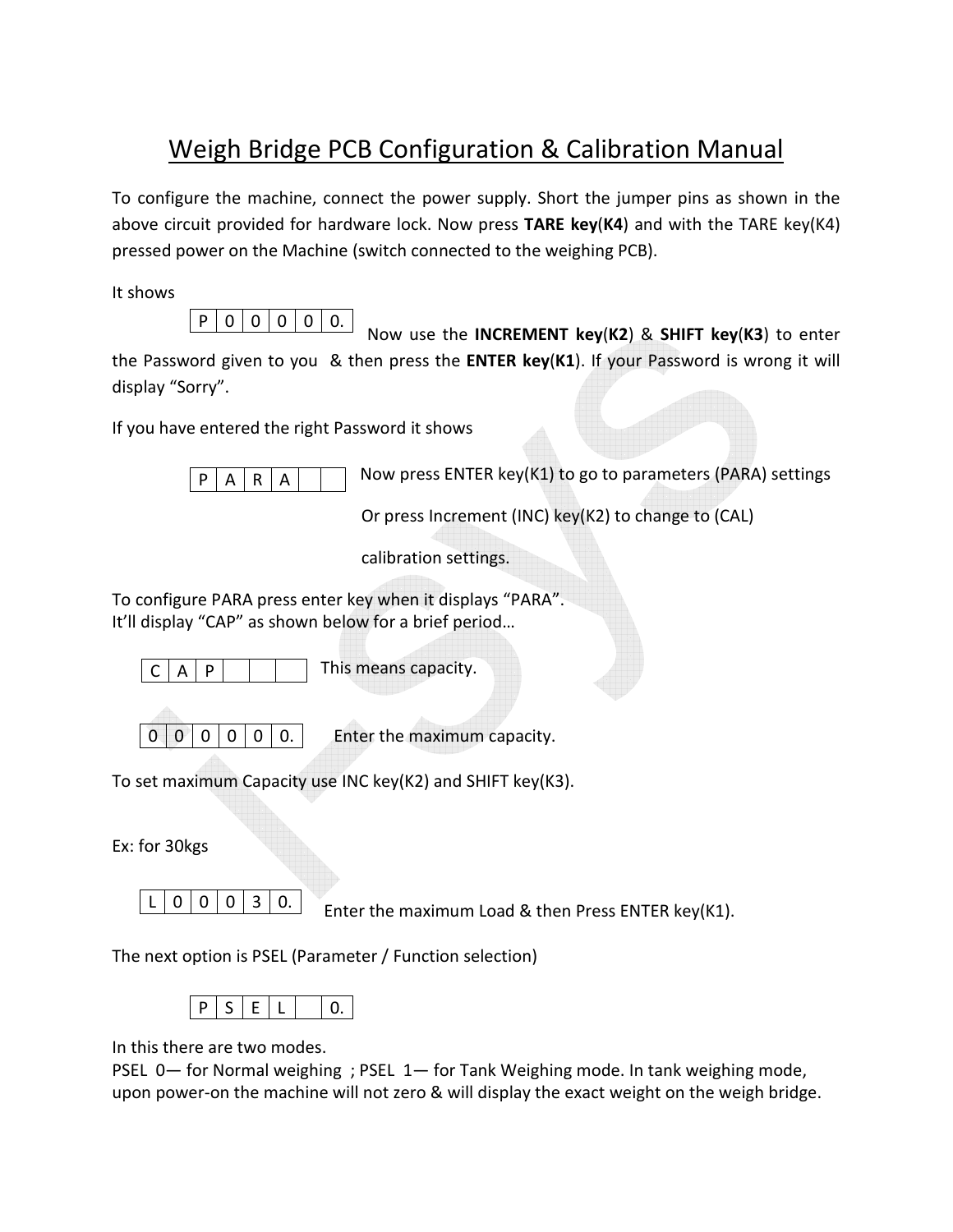The next setting is the Scale's Least Count settings, LC1 & LC2.

LC1 is for least count 1 and & is applicable form zero load to 50% of machine capacity. LC2 is for least count 2 & applies for load greater than 50% to maximum capacity of the scale.



LCx 0—increment of resolution in steps of 1 count accuracy

- LCx 1—increment in steps of 2 counts.
- LCx 2—increment in steps of 5 counts.
- LCx 3—increment in steps of 10 counts.
- LCx 4---increment in steps of 20 counts.
- LCx 5---increment in steps of 50 counts.
- LCx 6---increment in steps of 100 counts.



AT0 - is for auto-zero. You can enter values 0 to 9. Small drift in weight seen in the least significant digit is zeroed for values less than or equal to multiples of AT0 value we have entered. For most purpose set it to a value in the range of 3 to 5.

The auto-zero counts = AT0 value  $*$  least count(LC).

Press INC key(K2) to change the value & use ENTER key(K1) to accept the value.



In this case the auto-zero counts  $= 5 * LC$ .

D0 - is Dummy-zero. Enter the value 1 to invoke dummy-zero. It works in range 2(set in calibration routine for 100kg to 999 kg range) and it shifts the display digit to the left side to place a dummy zero.

To select dummy-zero press INC key(K2) & set  $D0 - 1$  and then press ENTER key(K1).

D 0 0.

Unit: 0-4. It is used to specify the units like milligram or kilo-newton of the scale for serial print / communication.

Unit: 0-(mg); 1-(g); 2-(kg); 3-(ton "t"); 4-(kilo-newton "kn"). This is used only for serial output (UART) application.



Press ENTER key(k1).



Now you can select the filter options. Use default "0" for fast response. Higher values of filter can be used for platform scales & weigh bridge application where there is a lot of movement or oscillations on the platform. You are provided with 4 settings(0 – 3) option for filter. Choose the one most suitable for your application.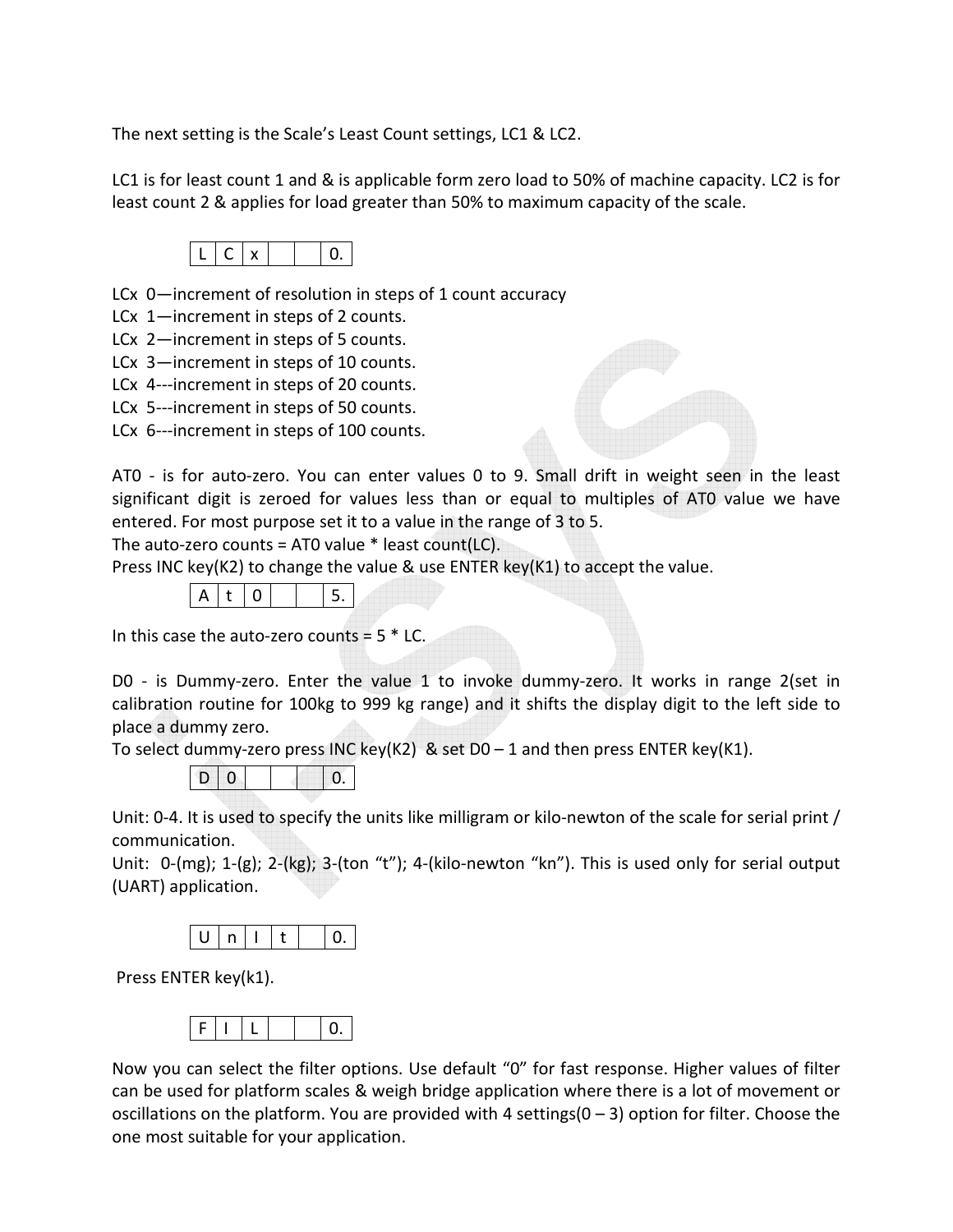Next we can choose different banner or start-up display options.

S d I S 0.

The various display options are scrolling name display, 123… display or a combination of both. Select values 0,1,2 & see the difference for yourself.

Next is power save option.



We recommend you to use default value "0" to save power (single zero display in power save mode).

Entering value "1" will display all digits even when weight is zero (No power saved).

Next we have serial communication options…



COM  $0$  – for continuous serial dump. COM  $1$  – for transmit on request mode.

In request mode the PCB will send weight data only if it receives ascii value "5" from the master.

Next we have baud rate selection for the serial communication(UART).

$$
B | A | U | d | | 0.
$$

BAUd 0 – for 2400 baud. BAUd 1 – 9600 baud.

Next we can select the parity ( No parity bit, even parity bit, or odd parity bit).

|--|--|--|--|

Pry 0 – for 8 data bit, no parity, 1 stop bit, Pry 1 – for 7 data bit, odd parity bit, 1 stop bit, Pry 2 – for 7 data bit, even parity bit, one stop bit.

Now we have completed configuring all the setting in the "PARA" menu.

 Once all the settings in PARA menu is completed it will again return back to the main menu "PARA".

When PARA appears as below you are ready to calibrate the machine.

$$
P | A | R | A |
$$

To enter into calibration mode press INC key(K2).



It will appear as shown.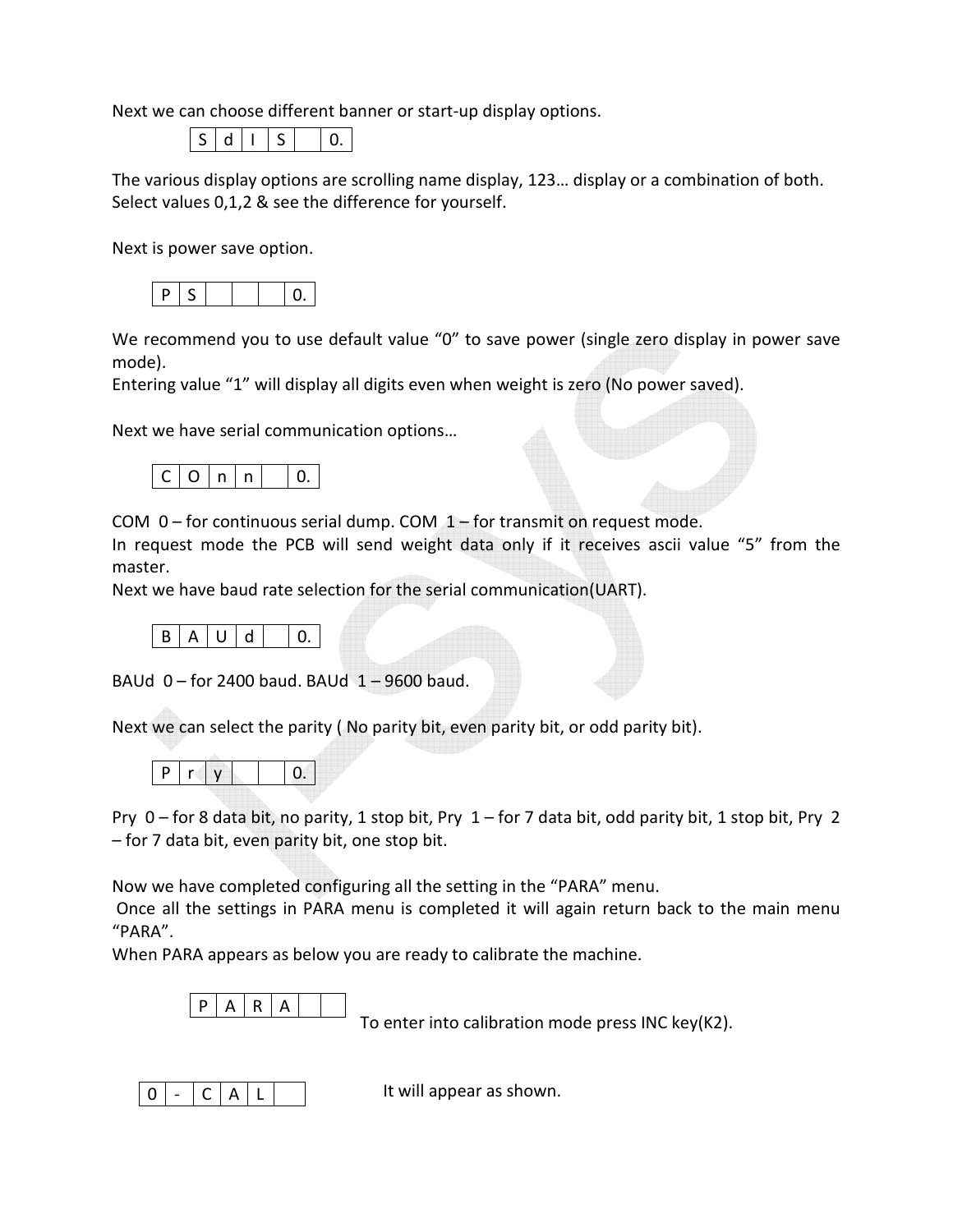It represents "0" calibration of the machine. Press ENTER key(K1) & it will display the zero weight count or no-load counts of the machine as shown below…

$$
0 \mid x \mid x \mid x \mid x.
$$

"x" represent any number from 0 to 9. The **no load counts** should generally be less than 9000 counts. Once the counts become stable

press the ENTER key(K1) to accept the **no load counts** value.

Next it'll show 0-CAL again as below…

Press INC key(K2).  $0$  -  $C$   $A$   $L$ 

Next it'll show L-CAL as shown below…

$$
L \mid - \mid C \mid A \mid L
$$
 It represents Load California.

Now press Enter key(K1).

Next "rAnGEx" will appear. This selection decides the decimal point position. RANGE 0-4(range selection)

| R                       | А | N | G | E           | 0.             |
|-------------------------|---|---|---|-------------|----------------|
| $\overline{\mathsf{R}}$ | Α | N | G | $\mathsf E$ | 1.             |
| $\overline{\mathsf{R}}$ | А | N | G | $\mathsf E$ | 2.             |
| R                       | А | N | G | E           | 3.             |
| R                       | A | N | G | E           | 4 <sup>°</sup> |

|   |                         |   |    |        |         |   | Displayed output |   |  |  |
|---|-------------------------|---|----|--------|---------|---|------------------|---|--|--|
| R | Α                       | N | G  | ⊢<br>ш |         | - | υ.               | U |  |  |
| R | А                       | N | u  | ►<br>┕ |         | - |                  |   |  |  |
| R | A                       | N | G  | ⊢<br>┗ | ۷.      | - |                  |   |  |  |
| R | $\overline{\mathsf{A}}$ | N | u  | ⊢<br>┗ | ◠<br>э. |   |                  |   |  |  |
| R | Ē                       |   | ٠٦ | -      | г.      | - |                  |   |  |  |

Use the INC key(K2) to change the range value. Select and press ENTER key(K1). Next it will display "**LOAD**" briefly as below. Ì

L O A D

And then it will again display the No-load count value.

Now you need to place a **known-load** (Standard calibration Weight) on the weigh Bridge. It will now show the **known-load count value**.



Press the Enter key(K1) to accept the known-load count value.

The display will now display the span value (**known-load count value – no-load count value**) for a brief period & then it will display as below…



The decimal point position will depend on your range value selected earlier.

Using the INC key(K2) & SHIFT key(K3) enter the known-weight(Calibrating weight)you had kept on the weigh bridge just now to calibrate. Example…

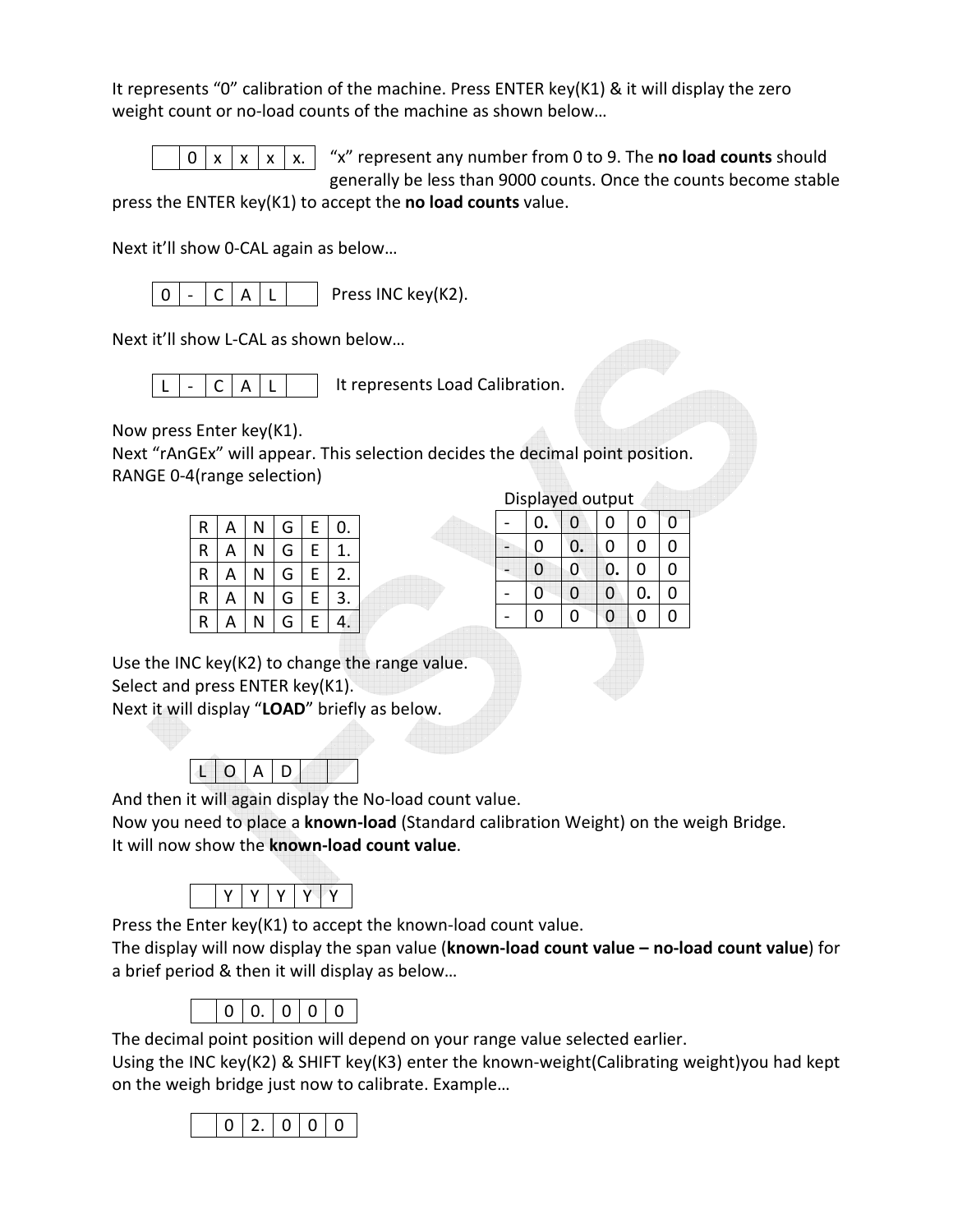Enter the value for the known weight and press ENTER key(K1). Next remove the known-weight from the platform.

It will now show "L-CAL" again. Now your calibration procedure is completed.

If you want to check if your calibration is right, you can now press INC key(K2) to switch to "t-CAL" function.

It'll display as shown below…



Press ENTER key(K1).

It'll display the actual weight on the platform. If there is an error in the actual weight, press ENTER key(K1) & it'll display "EntEr" for a brief period & display…

| $\cdot$ |
|---------|
|---------|

You can now enter the actual weight kept on the platform once again as shown below...

Press ENTER key(K1) to accept the value. This is useful for fine tuning your calibration values for better accuracy.

Now please switch OFF the power to the PCB & then switch it ON. Your machine is calibrated & ready to use.

You can also access "t-CAL" function from weighing mode by a long press of SHIFT key(K3) & the procedure to fine tune calibration is same as described above.

If you had selected PSEL – 1, you have set the machine in tank weighing mode & the machine will retain & display the actual weight on the platform even after power failure & resumption. Special set-point (with relay output control) PCBs are available. Please contact manufacturer for more information.

**TARE / ZERO Limit:** The machine has 4% of maximum capacity as the TARE / ZERO limit, beyond which the machine will display "-0-error" as shown below…



This helps detection of faulty or failed load-cell in the weigh bridge.

For more information regarding calibration & settings please call the manufacturer.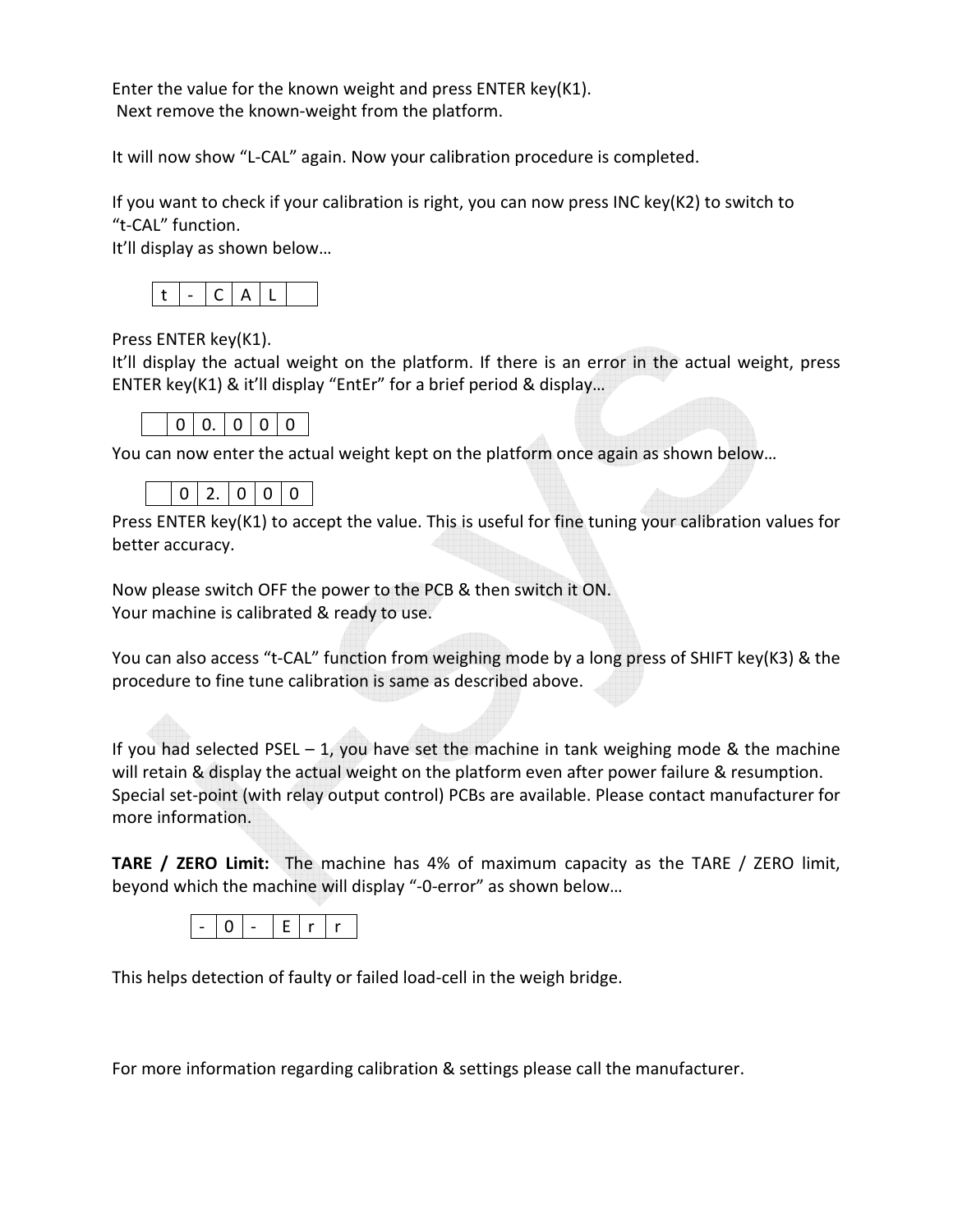**Serial Communication:** A 10 pin FRC box header with TTL UART Pins are available for serial communication. RS232 adaptor PCBs as shown below are available for easy interface for connecting to a PC.



The communication settings are as follows…

Continuous or Request mode: Selectable.

Baud Rate: 2400bps or 9600bps selectable.

Parity: None, Even, Odd.

Data length: 8 data bit no parity one stop bit, 7 data bit odd parity one stop bit, 7 data bit even parity one stop bit.

Hardware flow: None

For customized string format, please contact manufacturer. Optically isolated RS232 /485 interface PCBs are also available with us.

The data string will be a continuous dump data or transmit on request. The data rate is 10 data strings per second for continuous dump.

Example of a serial string data is as shown below…

## **#+000.000 kg\$202**

The data after the "#" is the weight data. The data after "\$" is the battery ADC data, used in debugging battery voltage condition.

**LED Display:** 6 digit Common anode seven segment display. A 16pin FRC box connector is provided on the PCB for this purpose. Apart from segment (weight) display it will also drive a LED that indicates the presence of mains supply.

Buzzer annunciation: The buzzer is used for multiple annunciations. A few are mentioned below...